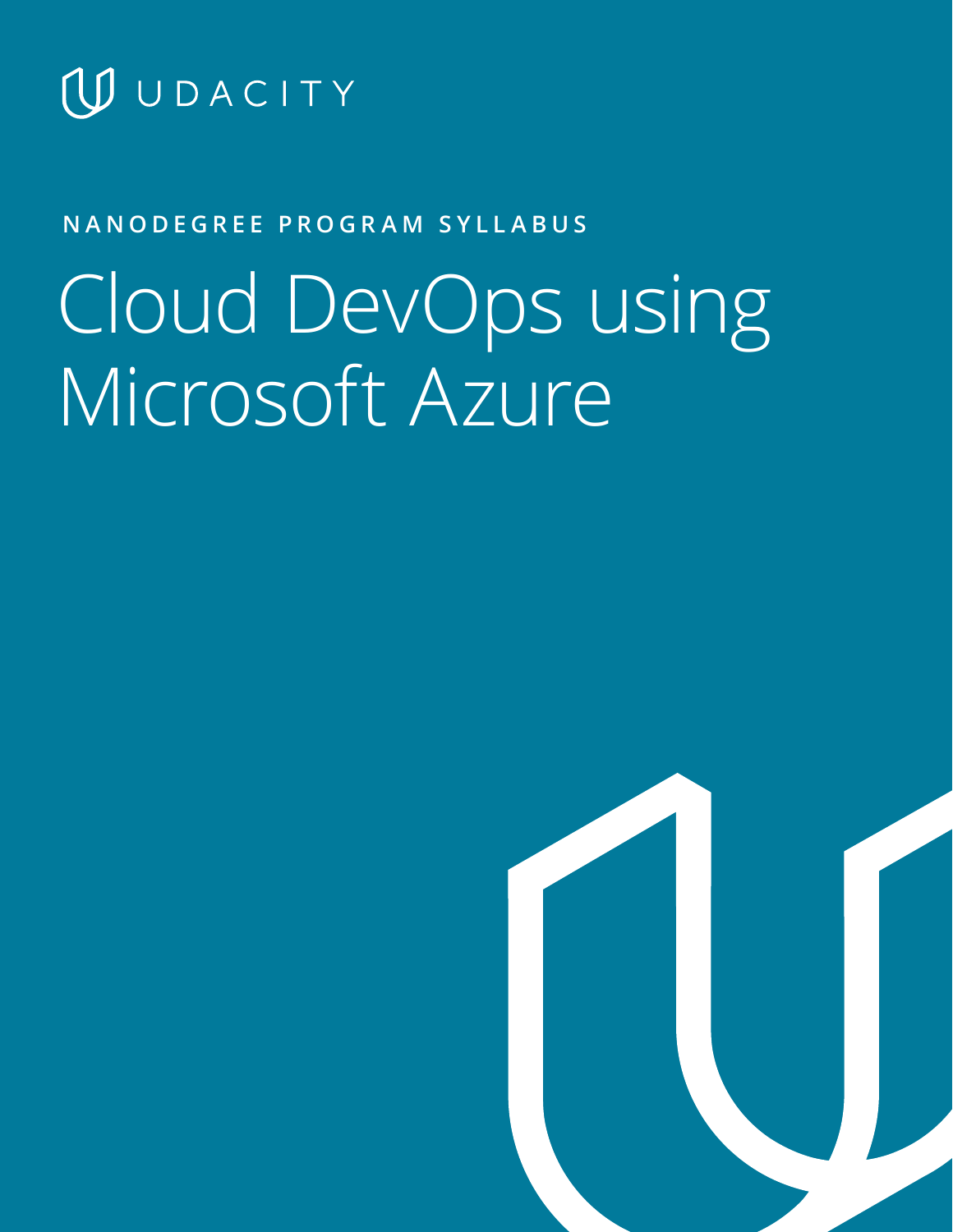## Overview

Microsoft Azure is one of the most popular cloud services platforms used by enterprises, making it a crucial tool for cloud computing professionals to add to their skillset. The Cloud DevOps using Microsoft Azure Nanodegree program teaches students how to deploy, test, and monitor cloud applications on Azure, thereby preparing learners for success on Microsoft's AZ-400 DevOps Engineer Expert certification.

Prerequisites:

- Intermediate Python
- Intermediate Linux
- Intermediate Shell Scripting
- Experience using web services & web sites
- Basic familiarity with CI/CD pipelines
- Basic knowledge of IT Infrastructure

### IN COLLABORATION WITH





**Estimated Time**: 3 Months at 5-10hrs/week



**Prerequisites**: Intermediate Python, Linux, shell scripting



**Flexible Learning**: Self-paced, so you can learn on the schedule that works best for you



**Need Help? [udacity.com/advisor](http://udacity.com/advisor)** Discuss this program with an enrollment advisor.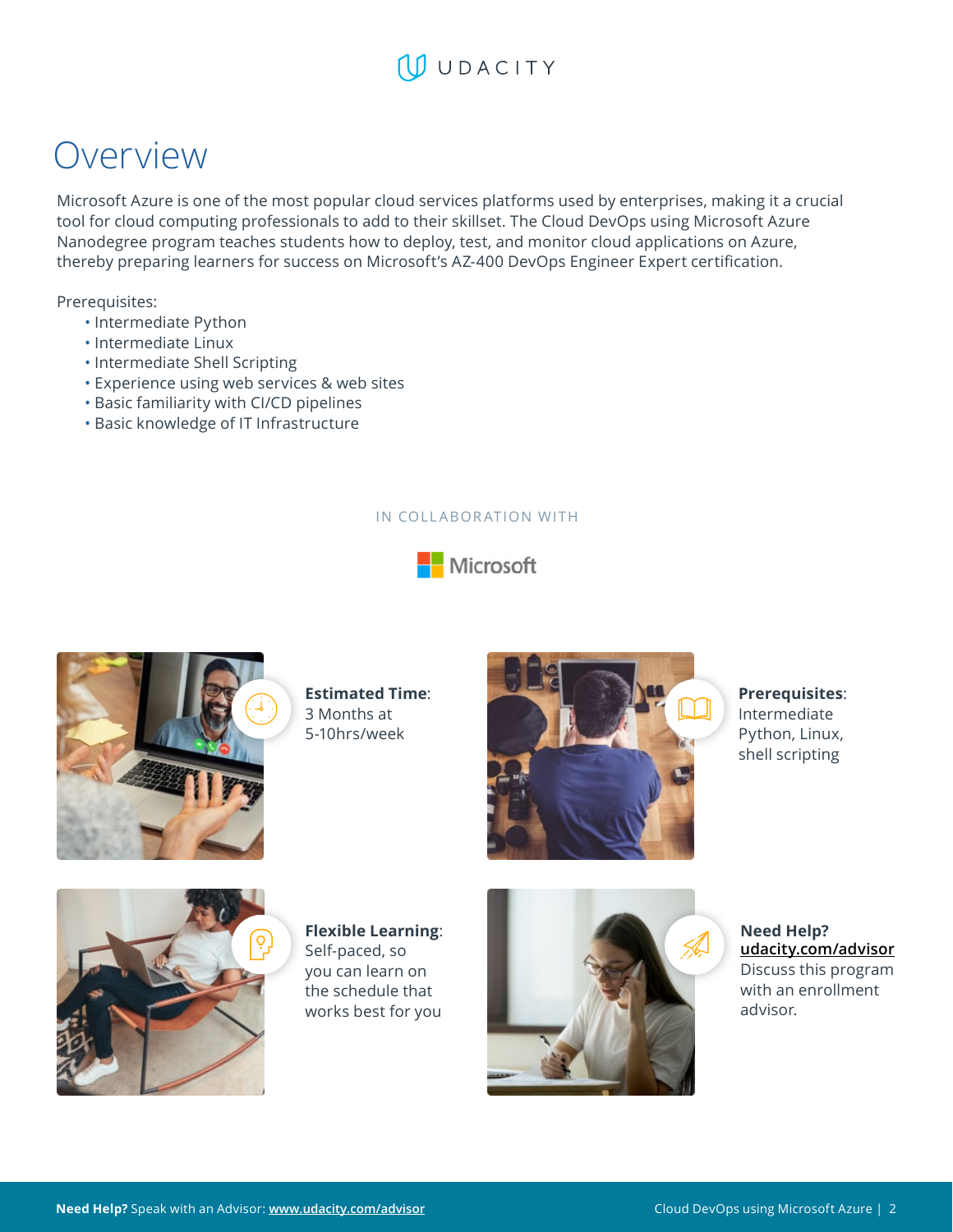## WUDACITY

## Course 1: Azure Infrastructure Operations

In modern deployments, automated deployment and management of cloud infrastructure is crucial for ensuring the high uptimes that customers expect. Understand the DevOps lifecycle and the basics of infrastructure management in Microsoft Azure. Learn about cloud security best practices to keep infrastructure secure. Leverage modern technologies to create robust and repeatable deployments in Microsoft Azure.

**Course Project** : Deploying a Web Server in Azure

One of the most common objects on the modern internet is the load-balanced web server. In this project, you will write infrastructure as code using Terraform and Packer to manage cloud infrastructure. With these infrastructure as code tools, you will first create a policy that ensures all indexed resources are tagged. Then, you will create a reusable Terraform module and Packer template for deploying a custom web server image. Lastly, you'll use Packer to deploy your VM image and use Terraform to write the infrastructure configuration which uses this image to create a set of load balanced web servers.

|                     | <b>LEARNING OUTCOMES</b>                                    |                                                                                                                                                                                                                               |
|---------------------|-------------------------------------------------------------|-------------------------------------------------------------------------------------------------------------------------------------------------------------------------------------------------------------------------------|
| <b>LESSON ONE</b>   | <b>Introduction</b><br>to DevOps &<br><b>Infrastructure</b> | . Identify the motivation and benefits of using a DevOps<br>model<br>· Identify stakeholders for your work<br>• Create documentation to enable reusability of work                                                            |
| <b>LESSON TWO</b>   | <b>Azure Infrastructure</b><br><b>Fundamentals</b>          | • Create and manage resources in Microsoft Azure using the<br>portal and the Command Line Interface<br>• Optimize virtual machine performance using Azure Monitor<br>. Assign and manage user roles in Azure Active Directory |
| <b>LESSON THREE</b> | <b>Azure Security Best</b><br><b>Practices</b>              | . Identify security risks using Azure Security Center<br>. Manage Network Security groups to ensure secure<br>infrastructure access<br>. Write, deploy, and manage Azure Policies                                             |
| <b>LESSON FOUR</b>  | <b>HTML Basics</b>                                          | • Deploy infrastructure as code using Terraform<br>• Use variables, loops, and conditionals to improve<br>deployment automation<br>• Create reusable virtual machine images with Packer                                       |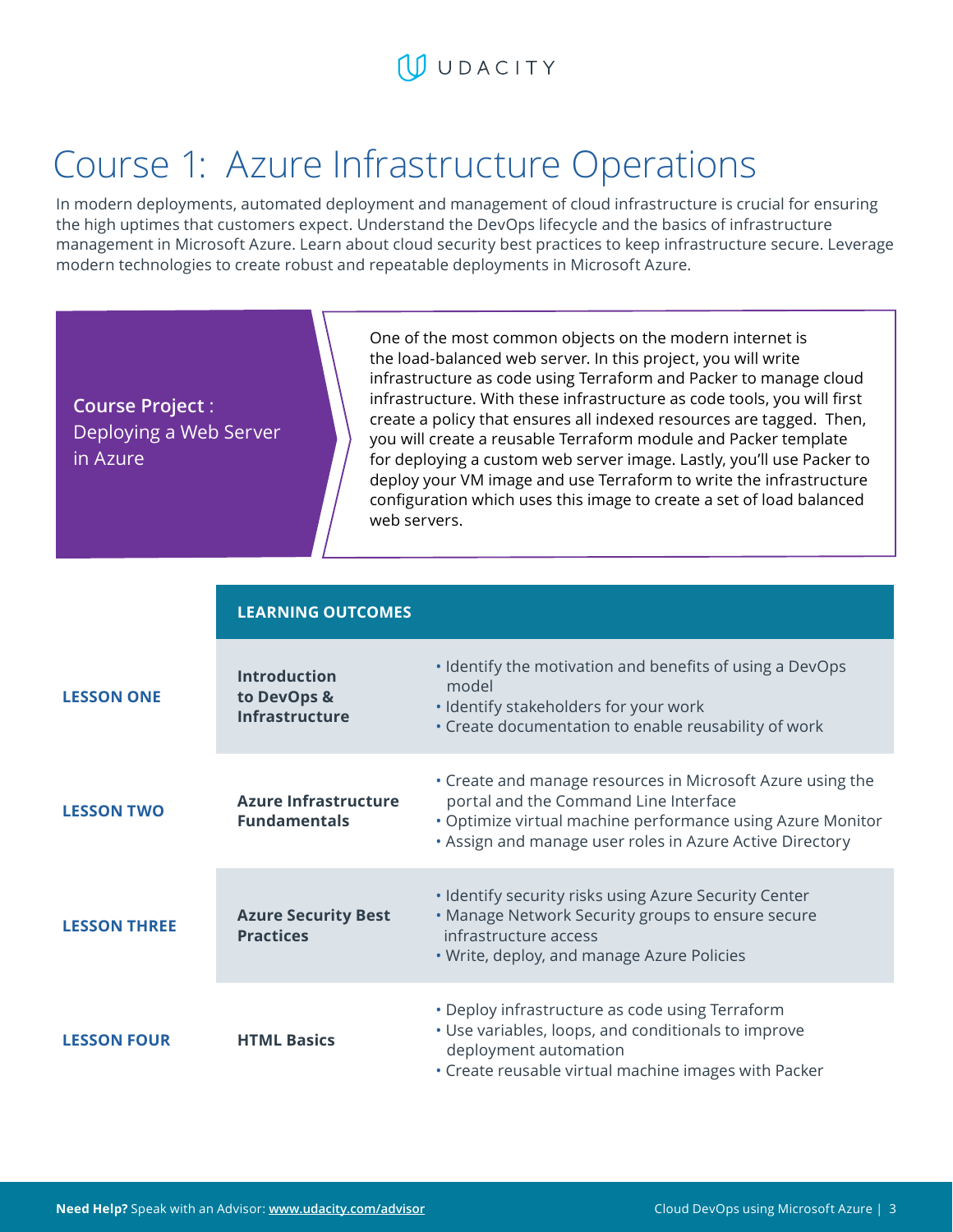## WUDACITY

## Course 2: Agile Development with Azure

Automated Deployment of high quality software using DevOps principles is a critical skill in the cloud era. Master the theory and practice of Agile Project management with hands-on examples. Execute a Python centric Continuous Integration strategy that uses testing best practices, including open source code quality tools such as pylint and pytest. Couple Infrastructure-as-Code (IaC) with Continuous Delivery using Azure Pipelines to streamline the deployment of applications to Azure.

**Course Project** : Building a CI/CD Pipeline

Establishing a Continuous Integration/Continuous Delivery (CI/ CD) pipeline is critical to enable high-quality customer service experiences in today's digital world. In this project, you will build a Continuous Delivery pipeline that deploys a Flask Machine Learning application using Azure Pipelines to Azure App Services. First, you'll use Github Actions along with a .txt file and application code to perform an initial lint, test, and install cycle on a machine learning application running in Flask in Azure App Services. Then, you'll integrate Continuous Delivery using Azure Pipelines to deploy tested application changes automatically to production. Finally, you'll test the prediction capability of your machine learning application deployed into production and build a demo screencast that demonstrates your proficiency in Continuous Delivery with Azure.

|                   | <b>LEARNING OUTCOMES</b>                                                |                                                                                                                                                                                                                                                |
|-------------------|-------------------------------------------------------------------------|------------------------------------------------------------------------------------------------------------------------------------------------------------------------------------------------------------------------------------------------|
| <b>LESSON ONE</b> | <b>Introduction to Agile</b><br><b>Development with</b><br><b>Azure</b> | • Use modern Agile project management methodologies<br>. Implement Kaizen, or continuous improvement in their<br>organization<br>• Understand how to use five why's methodological to<br>perform root cause analysis of process inefficiencies |
| <b>LESSON TWO</b> | <b>Agile Planning and</b><br><b>Communication</b>                       | • Use Trello and Spreadsheets to manage projects<br>. Build and participate in effective technical teams<br>• Use weekly demos to create effective technical<br>communication and accountability                                               |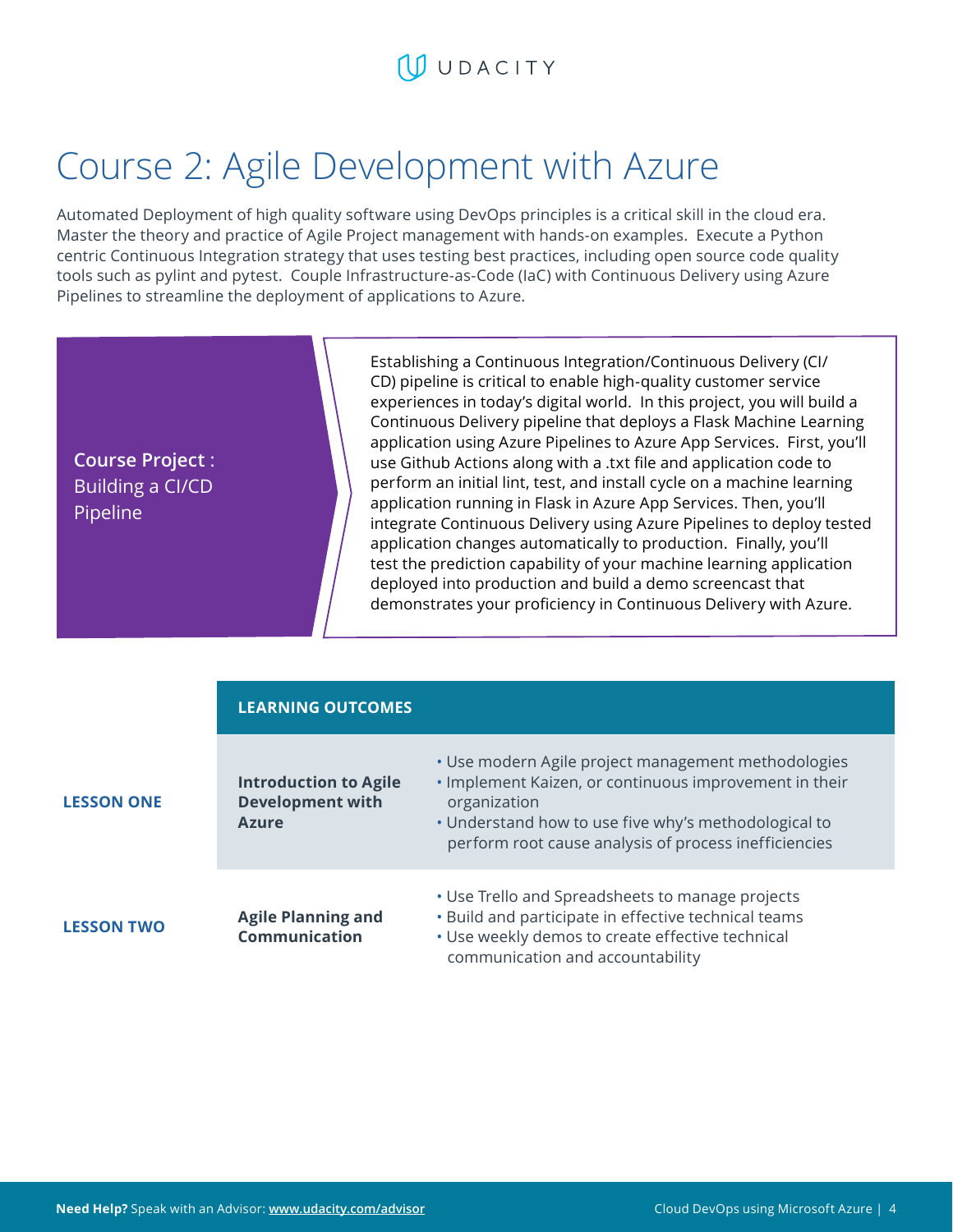| <b>LESSON THREE</b> | <b>Continuous</b><br><b>Integration</b> | • Build continuous integration using Github Actions<br>• Master the use of Makefiles for automation<br>• Use pylint and pytest to increase the quality of Python<br>projects                                          |
|---------------------|-----------------------------------------|-----------------------------------------------------------------------------------------------------------------------------------------------------------------------------------------------------------------------|
| <b>LESSON FOUR</b>  | <b>Continuous Delivery</b>              | . Build continuous delivery pipelines using Azure Pipelines<br>• Use Azure App Services to deploy PaaS (Platform as a<br>Service) applications<br>• Understand the concepts involving GitOps in production<br>systems |





**Need Help?** Speak with an Advisor: **[www.udacity.com/advisor](http://www.udacity.com/advisor)** Cloud DevOps using Microsoft Azure | 5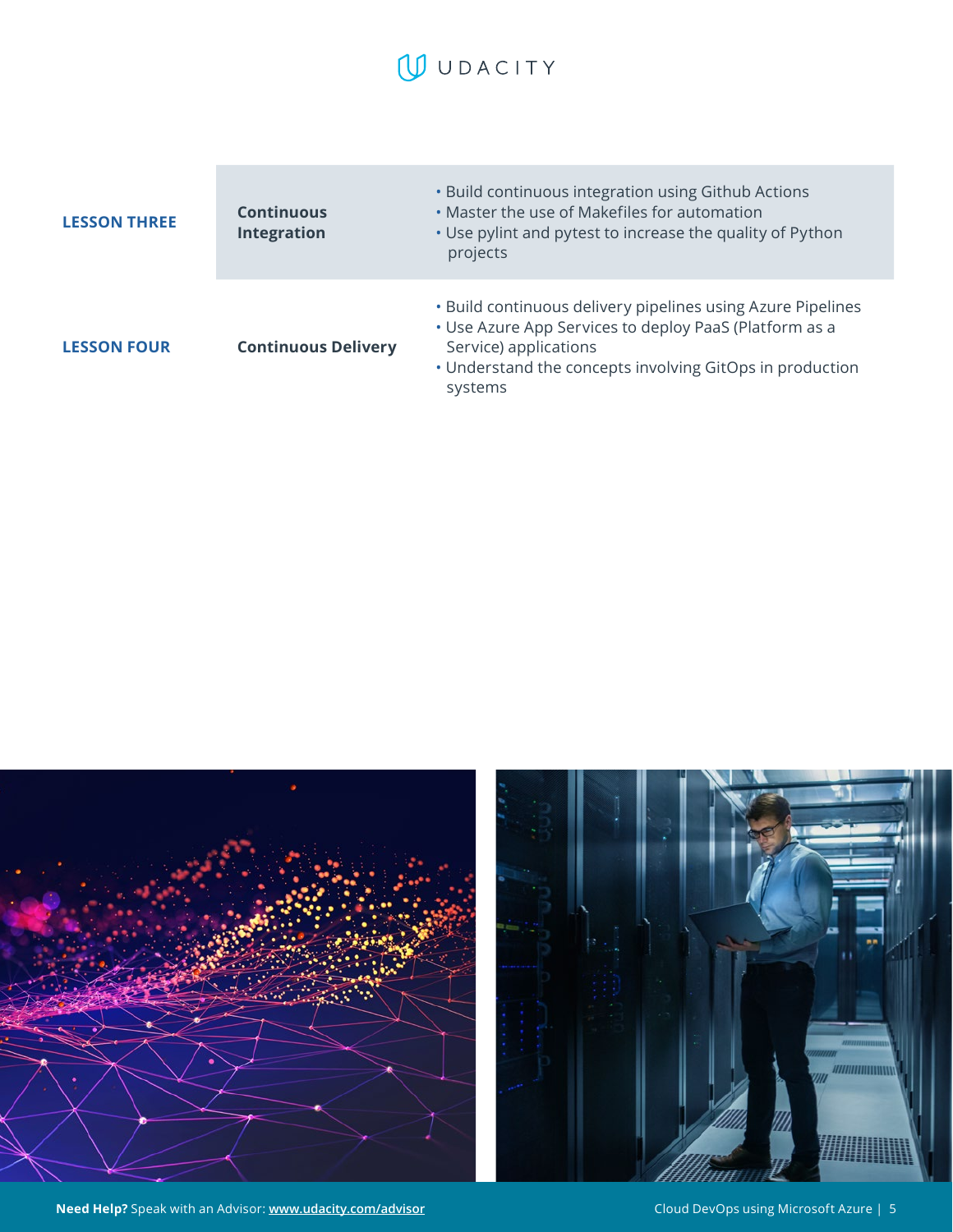## Course 3: Ensuring Quality Releases (Quality Assurance)

This course focuses on the Continuous Testing and Monitoring segments of the DevOps lifecycle. In the previous courses, you learned about what it takes to build and release an application using an Azure DevOps CI/CD pipeline. Now it's time to test the application within the pipeline itself, as well as after it has been deployed. Doing so will provide valuable insights into the health – not only of the application, but also the underlying infrastructure which supports it.

**Course Project** : Ensuring Quality Releases

In this project, you will use industry leading DevOps tools within Microsoft Azure to create disposable test environments and run a variety of automated tests with the click of a button. Additionally, you'll monitor and provide insight into your application's behavior, and determine root causes by querying the application's custom log files. By the end of this project, you will have built a CI/CD pipeline capable of creating a test environment using Terraform, deployed an application to the test environment, automatically executed load, integration, and functional tests, and ingested logs and data from those tests to determine where failures may have occurred.

|                   | <b>LEARNING OUTCOMES</b>                                                               |                                                                                                                                                                                                                                                                                                                                                                                                           |
|-------------------|----------------------------------------------------------------------------------------|-----------------------------------------------------------------------------------------------------------------------------------------------------------------------------------------------------------------------------------------------------------------------------------------------------------------------------------------------------------------------------------------------------------|
| <b>LESSON ONE</b> | <b>Creating and</b><br><b>Deploying</b><br><b>Azure Cloud</b><br><b>Infrastructure</b> | • Use terraform and IaC concepts to standardize the creation<br>and configuration of a test environment.<br>• Understand the importance of consistent test environments<br>so that the only thing to change is the version of the<br>application.<br>• Use a CI/CD pipeline to execute automated testing tasks to<br>test an application after its built and after its deployed to a<br>test environment. |
| <b>LESSON TWO</b> | <b>Performance</b><br><b>Testing</b>                                                   | • Learn about the different types of performance testing<br>• Use Apache JMeter to create performance test suites<br>• Understand when to use each type of performance test<br>• Generate a report which shows the results of the<br>performance tests                                                                                                                                                    |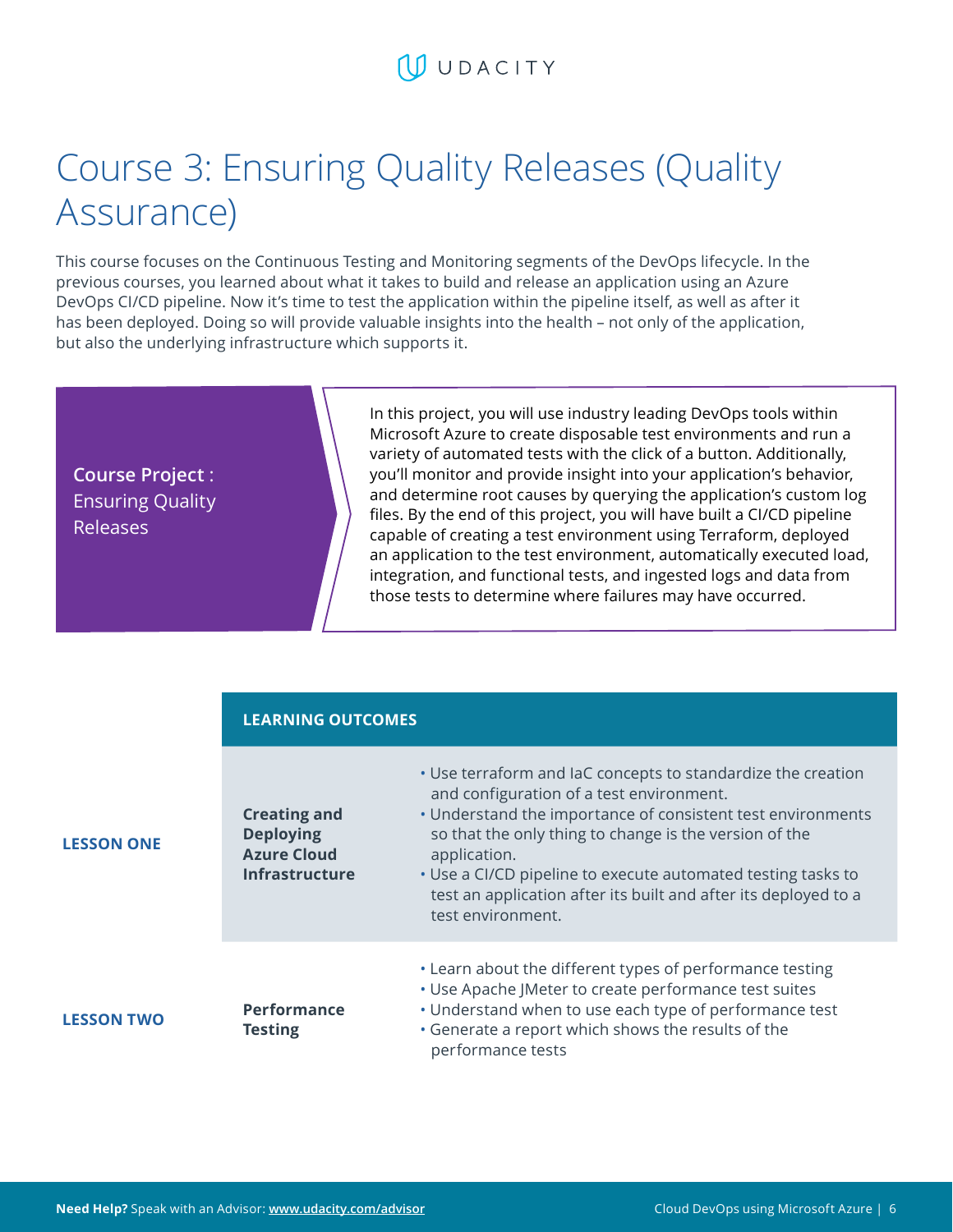| <b>LESSON THREE</b> | <b>Functional UI</b><br><b>Testing with</b><br><b>Selenium</b> | • Learn about how functional testing is different than other<br>types of testing<br>• Use selenium to create functional UI tests<br>• Quickly find and use CSS Selectors on a page in a functional<br>test<br>• Understand the importance of creating strong test cases in<br>Selenium |
|---------------------|----------------------------------------------------------------|----------------------------------------------------------------------------------------------------------------------------------------------------------------------------------------------------------------------------------------------------------------------------------------|
| <b>LESSON FOUR</b>  | <b>Integration</b><br><b>Testing with</b><br><b>Postman</b>    | • Learn about integration testing and when it is used<br>• Use Postman to create an integration test suite<br>• Understand the importance of data validation and the<br>benefits it provides to stakeholders                                                                           |
| <b>LESSON FIVE</b>  | <b>Azure</b><br><b>Observability</b>                           | • Used Azure Monitor to create alerts<br>• Learned about creating only alerts that you trust<br>• Used Azure Log Analytics to ingest a custom log file<br>• Created queries in Azure Log Analytics so the root cause<br>of a failure may be found quickly                              |



**Need Help?** Speak with an Advisor: **[www.udacity.com/advisor](http://www.udacity.com/advisor)** Cloud DevOps using Microsoft Azure | 7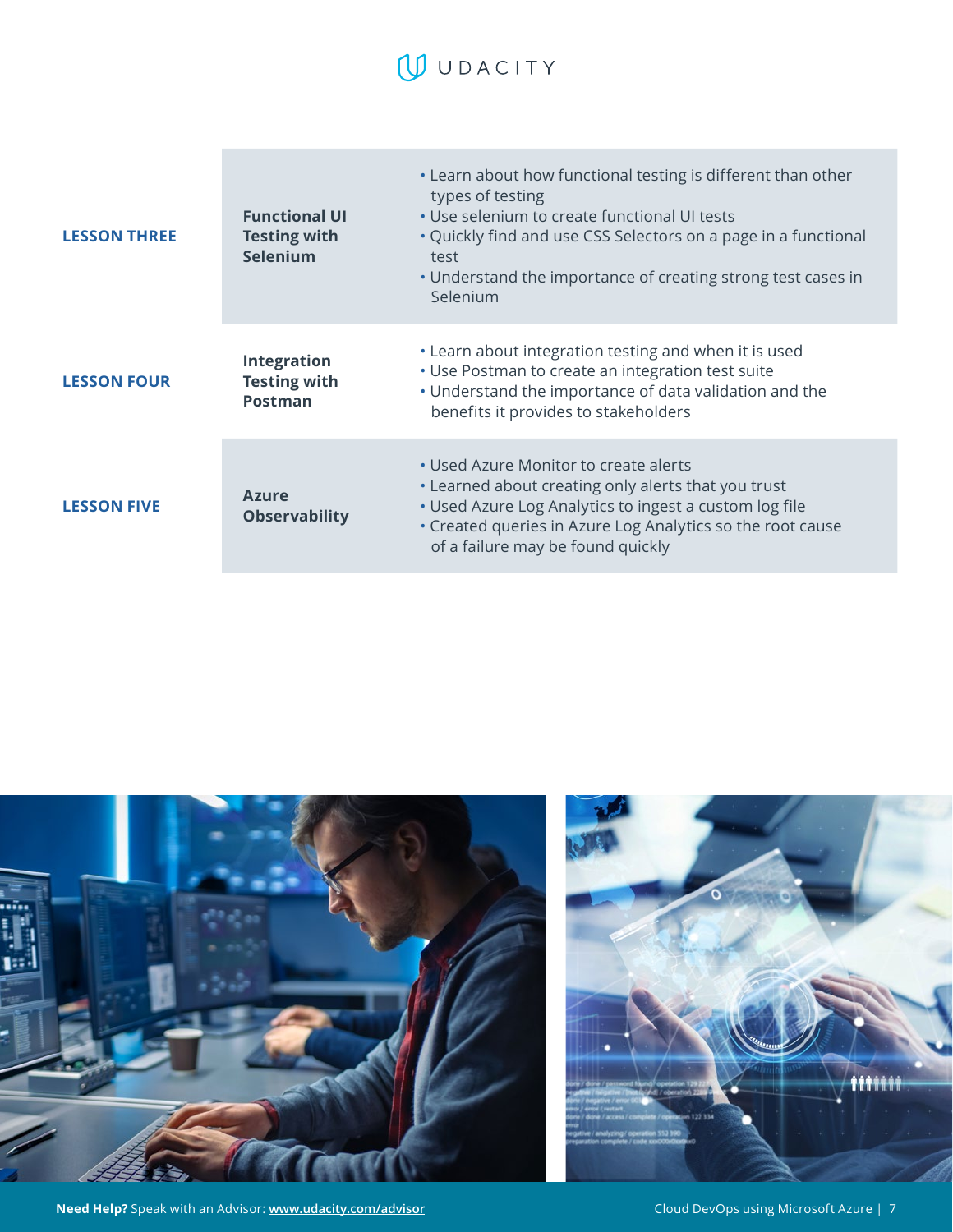## $\bigcup$  UDACITY

## Our Classroom Experience

| <b>OVERVIEW</b>   | <b>STUDY PLAN</b> | <b>HELP AND FAQS</b>                                                                      |                     |                     |
|-------------------|-------------------|-------------------------------------------------------------------------------------------|---------------------|---------------------|
| <b>STATT</b><br>ω | Lab'1<br>ධ        | Project 1 Jun 16                                                                          | Project 2<br>Jul 28 | Project 3<br>Aug 25 |
| To Do             |                   |                                                                                           |                     |                     |
|                   |                   | You've received some feedback on this project<br>Project 4: Improve Your LinkedIn Profile |                     |                     |

| Knowledge                                  |                                                                                                                                                                                | <b>DR</b> POST<br>$\Delta$ ACTIVITY |
|--------------------------------------------|--------------------------------------------------------------------------------------------------------------------------------------------------------------------------------|-------------------------------------|
| Search for your question<br>a              |                                                                                                                                                                                |                                     |
| E FILTER                                   | 1-20 of 202 results                                                                                                                                                            | SORT BY POPULAR                     |
| Nanodegree<br>Intro to Self-Driving  X \ \ | Error happens when launching car simulator<br>۸<br>$\mathbb{I}$<br>N. Jialun D 11 months ago<br>Intro to Self-Driving Cars Joy Ride                                            | 2 ANSWERS                           |
| Project (Optional)<br>SANCE).<br>٠         | I am having trouble masking an image with HSV. How do I do this,<br>۸<br>$\tilde{a}$<br>and I cannot find how to identify the ranges right to delete the<br>÷<br>green screen. |                                     |

| two.py                                  |            |
|-----------------------------------------|------------|
| import turtle<br>1                      |            |
| $\overline{z}$<br>amy = turtle.Turtle() |            |
| amy color green)<br>3.                  |            |
| 4" for side in (1, 2, 3, 4):            |            |
| 5<br>amy forward(100)                   |            |
| $\mathbf{6}$<br>amy right (90)          |            |
| $\overline{ }$                          |            |
|                                         |            |
|                                         |            |
|                                         |            |
|                                         |            |
|                                         |            |
|                                         |            |
|                                         |            |
|                                         |            |
|                                         | <b>RUN</b> |
|                                         |            |
| DExpand<br>$\wedge$ Menu                |            |

#### **REAL-WORLD PROJECTS**

Build your skills through industry-relevant projects. Get personalized feedback from our network of 900+ project reviewers. Our simple interface makes it easy to submit your projects as often as you need and receive unlimited feedback on your work.

### **KNOWLEDGE**

Find answers to your questions with Knowledge, our proprietary wiki. Search questions asked by other students, connect with technical mentors, and discover in real-time how to solve the challenges that you encounter.

#### **STUDENT HUB**

Leverage the power of community through a simple, yet powerful chat interface built within the classroom. Use Student Hub to connect with fellow students in your program as you support and learn from each other.

#### **WORKSPACES**

See your code in action. Check the output and quality of your code by running them on workspaces that are a part of our classroom.

#### **QUIZZES**

Check your understanding of concepts learned in the program by answering simple and auto-graded quizzes. Easily go back to the lessons to brush up on concepts anytime you get an answer wrong.

#### **CUSTOM STUDY PLANS**

Preschedule your study times and save them to your personal calendar to create a custom study plan. Program regular reminders to keep track of your progress toward your goals and completion of your program.

#### **PROGRESS TRACKER**

Stay on track to complete your Nanodegree program with useful milestone reminders.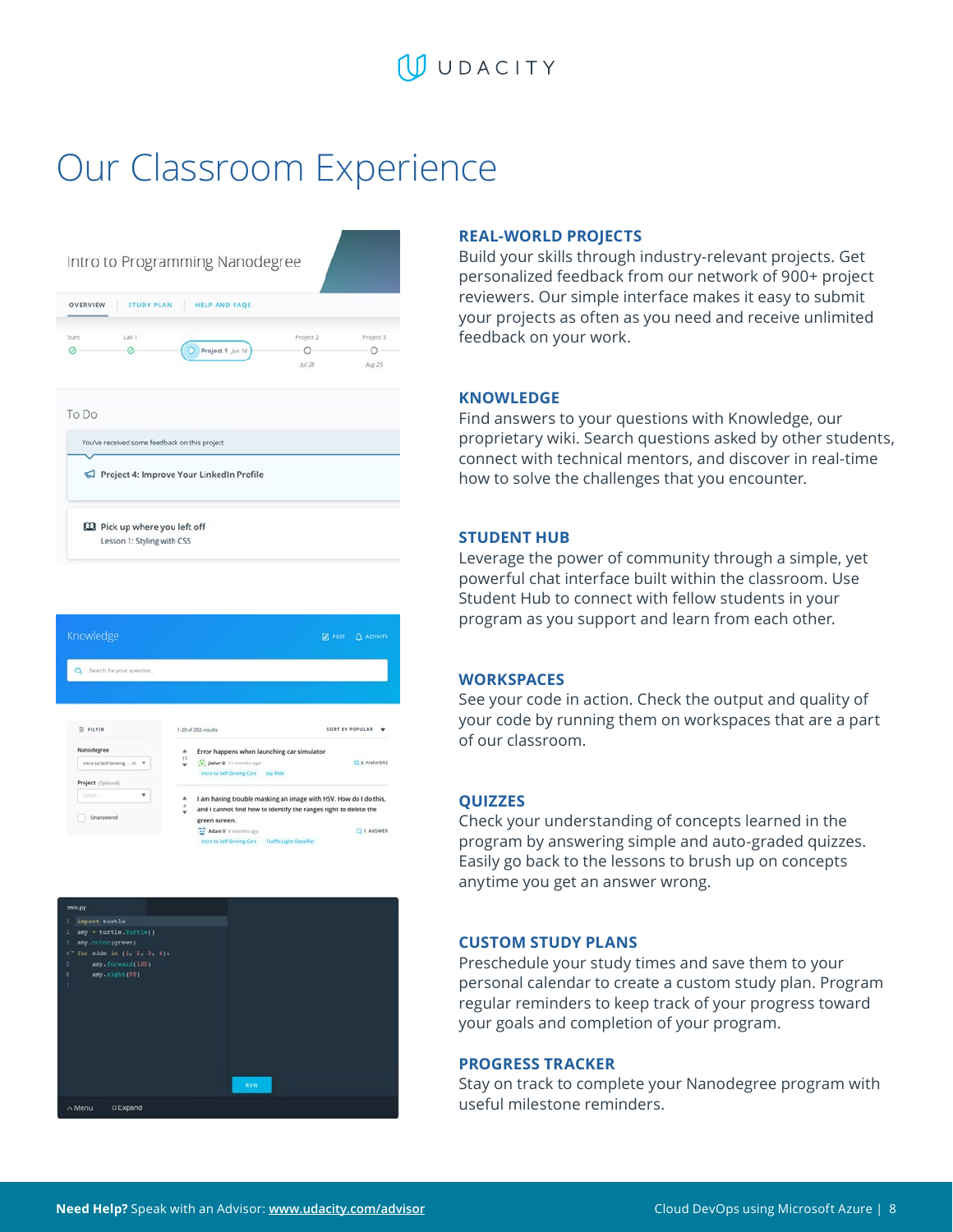## Learn with the Best



## Noah Gift FOUNVDER OF PRAGMATIC AI LAB

Noah Gift teaches and consults at top universities and companies globally, including Duke and Northwestern. His areas of expertise are machine learning, MLOps, A.I., Data Science, Machine Learning, and Cloud Architecture. Noah has authored several bestselling books, including Python for DevOps.



## Erick Galinkin

## PRINCIPAL AI RESEARCHER AT RAPID7

Erick Galinkin is a hacker and scientist specializing in Applying Artificial Intelligence to Cybersecurity. He also conducts academic research on machine learning theory and the interplay between algorithmic game theory and information security.



## Nathan Anderson

DEVOPS ENGINEER AT GOODYEAR TIRE & RUBBER COMPANY

Implemented DevOps solutions for the past 8 years across the financial, educational, logistics, and manufacturing industries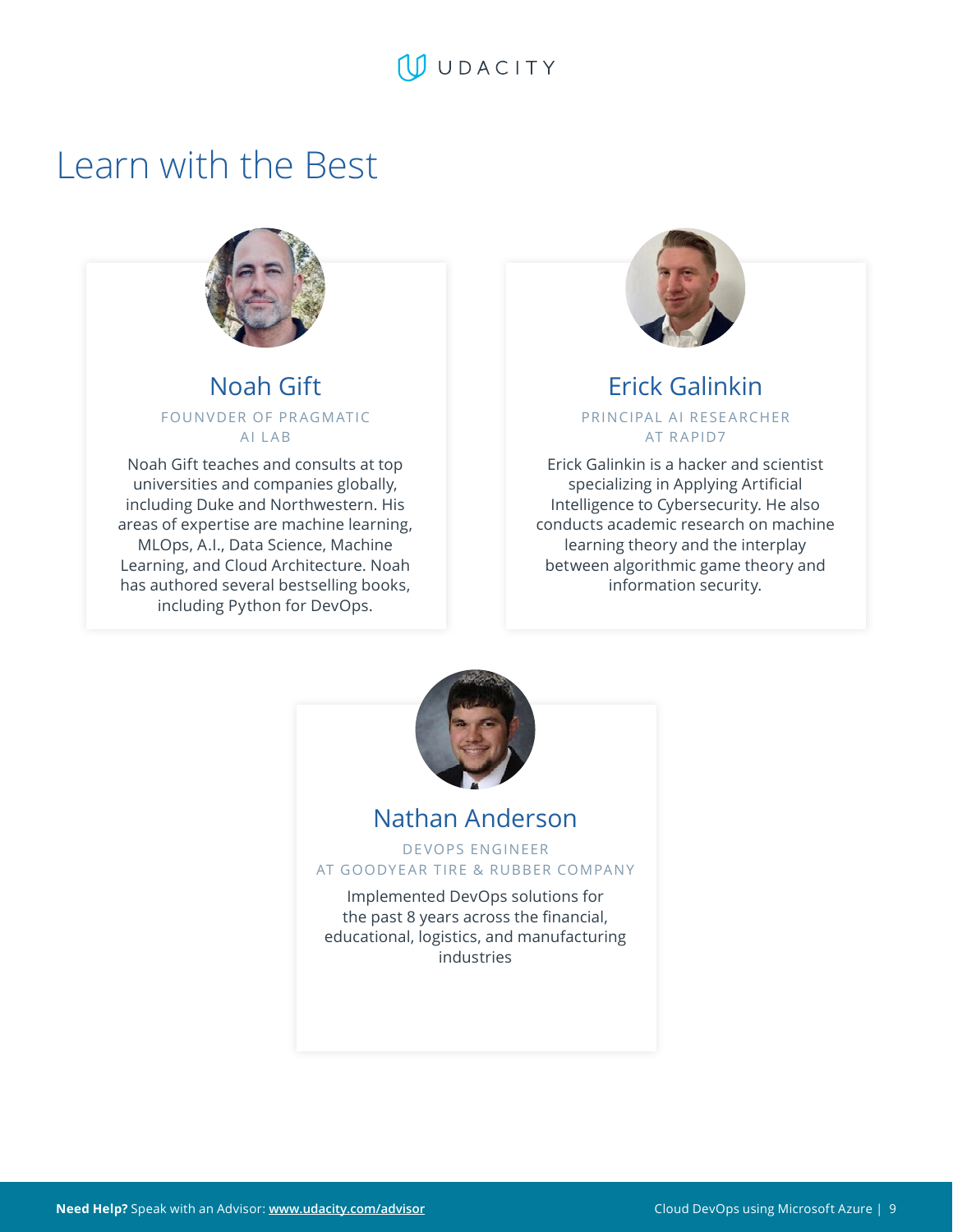## All Our Nanodegree Programs Include:



### **REVIEWER SERVICES**

සි

 $\Sigma$ 

 $\beta$ 

- Personalized feedback & line by line code reviews
- 1600+ Reviewers with a 4.85/5 average rating
- 3 hour average project review turnaround time
- Unlimited submissions and feedback loops
- Practical tips and industry best practices
- Additional suggested resources to improve



## **TECHNICAL MENTOR SUPPORT**

#### **MENTORSHIP SERVICES**

- Questions answered quickly by our team of technical mentors
- 1000+ Mentors with a 4.7/5 average rating
- Support for all your technical questions

### **PERSONAL CAREER SERVICES**

### CAREER SUPPORT

- Resume support
- Github portfolio review
- LinkedIn profile optimization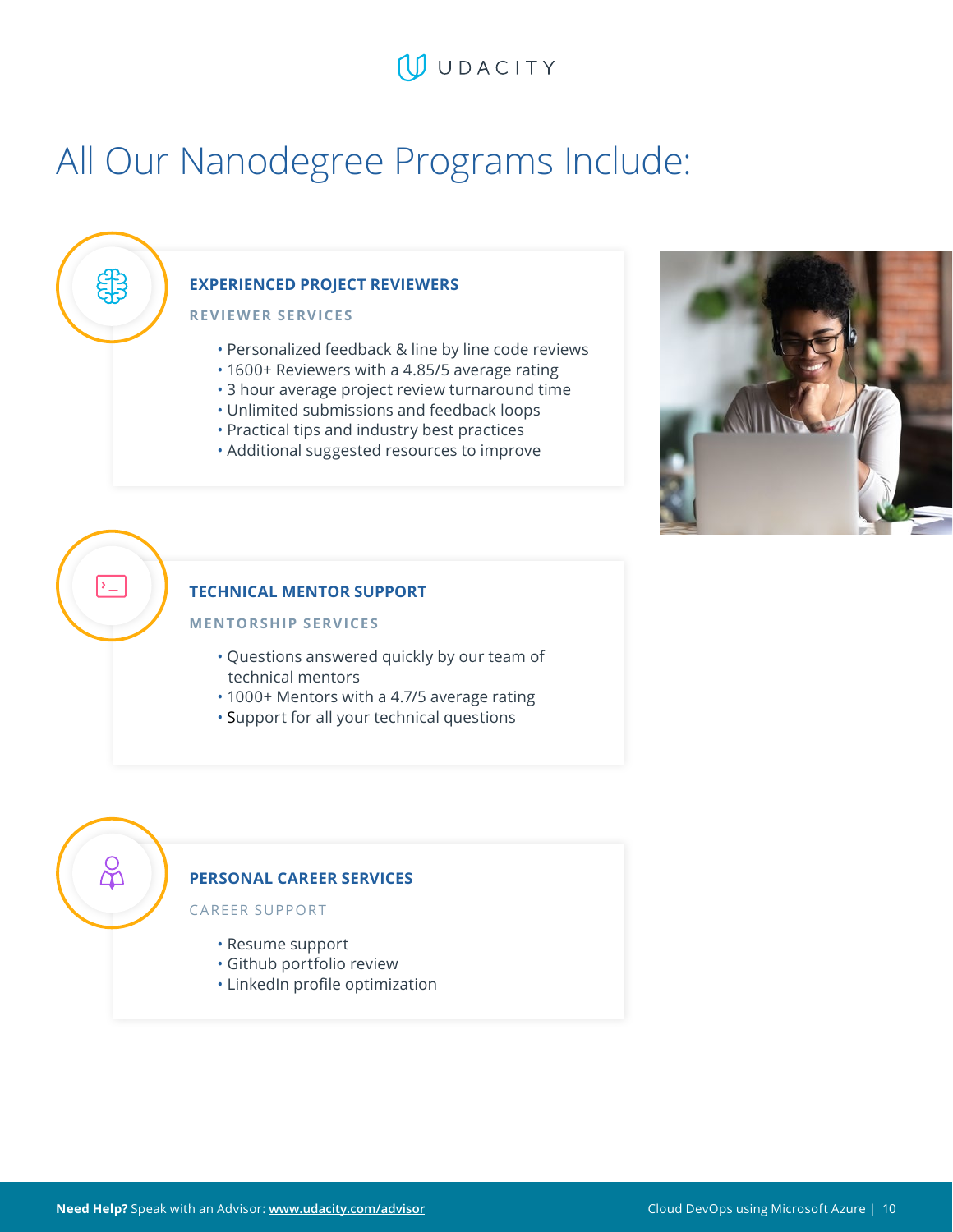## Frequently Asked Questions

**PROGRAM OVERVIEW**

## **WHY SHOULD I ENROLL?**

Microsoft Azure is one of the fastest growing cloud service providers around, with 95% of Fortune 500 companies trusting the platform with their business. That's why companies across industries are looking to hire developers with Azure expertise, as Azure-related job growth is projected to hit almost 40% over the next decade. With Udacity's Cloud DevOps using Microsoft Azure Nanodegree program, you will learn the skills you need to be in demand, and you'll be prepared to take the **[Microsoft AZ-400 Certification exam](https://docs.microsoft.com/en-us/learn/certifications/exams/az-400)**, proving your proficiency at designing and implementing Microsoft DevOps Solutions.

### **WHAT JOBS WILL THIS PROGRAM PREPARE ME FOR?**

Companies are hiring professionals with Azure skills for roles such as Systems Architect, Security Engineer, Database Architect, Network Architect, SysAdmin, Cyber Analyst, Database Admin, Software Engineer, and more.

### **HOW DO I KNOW IF THIS PROGRAM IS RIGHT FOR ME?**

If you're a developer, system admin, or operations manager interested in automating IT infrastructure, building software delivery pipelines, and deploying and managing infrastructure, this program is for you. This program will enable you to gain the skills necessary to succeed in this rapidly-growing field.

### **ENROLLMENT AND ADMISSION**

### **DO I NEED TO APPLY? WHAT ARE THE ADMISSION CRITERIA?**

There is no application. This Nanodegree program accepts everyone, regardless of experience and specific background.

### **WHAT ARE THE PREREQUISITES FOR ENROLLMENT?**

Students who are well-prepared to succeed in this program will have the following skills/prerequisites:

- Intermediate Python
- Intermediate Linux
- Intermediate Shell Scripting
- Experience using web services & web sites
- Basic familiarity with CI/CD pipelines
- Basic knowledge of IT Infrastructure

## **IF I DO NOT MEET THE REQUIREMENTS TO ENROLL, WHAT SHOULD I DO?**

Udacity's **[Intro to Cloud Computing](https://www.udacity.com/course/intro-to-cloud-computing--ud080)** course is a great way to brush up on foundational Cloud concepts. We also have this **[Intro to Python Programming](https://www.udacity.com/course/introduction-to-python--ud1110)** course, and the **[Linux Command Line Basics](https://www.udacity.com/course/linux-command-line-basics--ud595)** course if you'd like to learn more about the Linux OS.